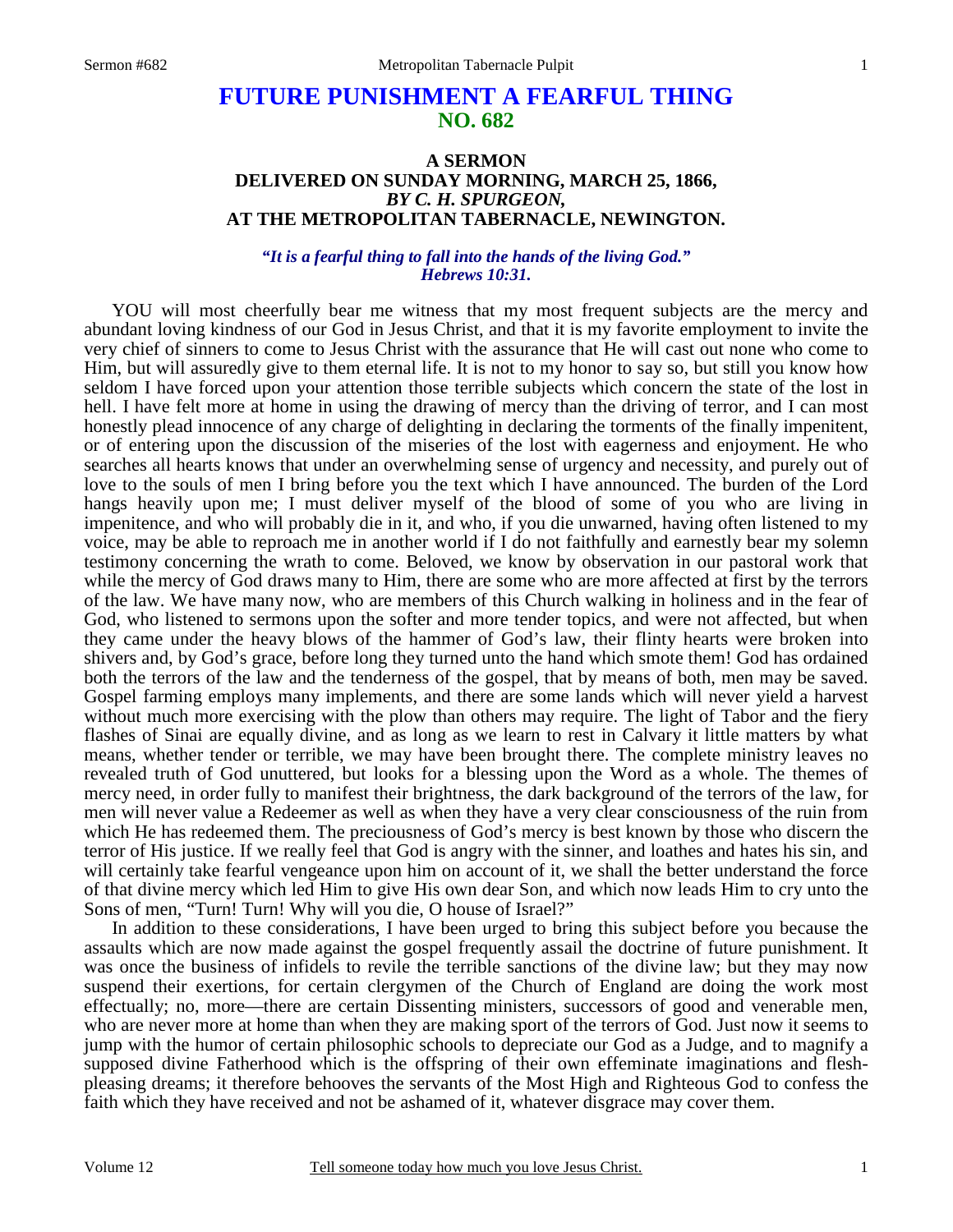**I.** The text asserts that "It is a fearful thing to fall into the hands of the living God," and our first statement shall be, that SURELY IT IS SO; as we may certainly gather from several considerations.

**1.** It must be a fearful thing for impenitent sinners to fall into God's hands when we remember the character of God as revealed in His judgments of old. Taking the Scriptures as our guide, we see in them a revelation of God differing very greatly from that which is so current today. The God of Abraham, as revealed in the Old Testament, is as different from the universal Father of modern dreams as He is from Apollo or Bacchus. Let me remind you that ever since the day when Adam fell, with but two exceptions, the whole of the human race has been subjected to the pains of sickness and of *death*. If you would behold the severity of Him who judges all the earth, you have only to remember that this whole world has been for ages a vast burying place. Men whine out their abhorrence of God's justice, and reject the idea of future punishment with the question, "Would a father do thus-and-thus with his children?" The question needs no other reply than fact. All men die. Would a father allow his children to pine in sickness and die when it was in his power to prevent it? Certainly not! Since, then, the great God evidently permits much pain, and even death to happen to His creatures, He is evidently not merely Father, but something more. To ungodly men Jehovah reveals Himself in the light of a judge; and a judge, too, whose stern severity has brought to pass the terrible doom of death upon every man of woman born, with two exceptions, from the fall of Adam even until now. This is the God of love; but not the newly-devised god who is love and love alone.

 Our business is not to think out our own idea of what God should be, but to find out, as far as we can, what God really is. Let me then remind you of the deluge. When the world was covered with inhabitants, and according to the computation of some, owing to the longevity of man, with a population more numerous than the present which crowds it, (however that is not a material point in the question), when the world was covered with inhabitants, and these had sinned, God destroyed all flesh from off the face of the earth with the exception of eight souls, whom in His sovereignty He saved in the Ark. Can you picture to yourself the horrors of that tremendous day, when the fountains of the great deep were broken up and the rains descended from on high? Here were millions of creatures like ourselves destroyed at a blow! Can you hear their shrieks and cries? Do you see them clambering in fright to the mountaintops? Do you behold them struggling for existence amidst the devouring flood? Can you hear the cries of the last strong swimmers in their agony? Who does all this? It is that God who so hates sin that, though He is infinite love—and we would never detract from that attribute—He is also infinite justice and will by no means spare the guilty. Do not imagine that He who thus destroyed the world with a flood was never at any other time equally severe. Let me show you the dreadful picture of Sodom and Gomorrah and the other cities of the plain. Those cities were filled with inhabitants, happy and cheerful like ourselves. They found their happiness, however, in sin, and their sin had so provoked God to anger, that after a personal visit to the spot what did He do? You who believe in effeminate personification of shallow benevolence, turn here your blind eyes if perhaps the fire which fell from heaven may yield you some ray of light. Can you see the dwellers of those cities when the fiery hail begins to fall? In vain were their cries, in vain their tears, the burning sleet pitilessly descends until one dreadful sheet of flame enwraps the sky, and all the men, women, and children of the plain are consumed before the terrible wrath of the Most High. What do you think of this scene of horror? And what of those words of Peter where he speaks of God who, turning the cities of Sodom and Gomorrah into ashes, condemned them with an overthrow, and made them an example unto those who after should live ungodly?

 Let me direct your eyes to Egypt. You read the story of the slaying of the first-born in one night, and it does not strike you with horror; but only conceive of the first-born throughout all London dying in one night—what a visitation that would be! The whole of Egypt, it is to be believed, contained far more inhabitants than London, and yet without regarding Egypt's bitter cry which He foreknew would ring in His ears, that God who revenges and is terrible slew in one night the chief of all their strength. Don't forget the destruction at the Red Sea. Pharaoh and his hosts descended into the midst of the sea and perished there. You rejoice, and rightly so, because Israel was preserved, but what a fearful thing it was that Egypt should be destroyed! Pharaoh and all the chivalry of Mizraim swallowed up by the waves, to be mourned by innumerable widows and orphans. Do I hear anybody accusing our God of cruelty on account of this? And why not, if the new benevolence theory is true? Let those who accuse the infinite Jehovah beware! Let them strive with their fellow potsherds, but strive not with the rod of iron! Jehovah needs none of our defenses. O amazing God! Little does it matter to You what man's judgment of You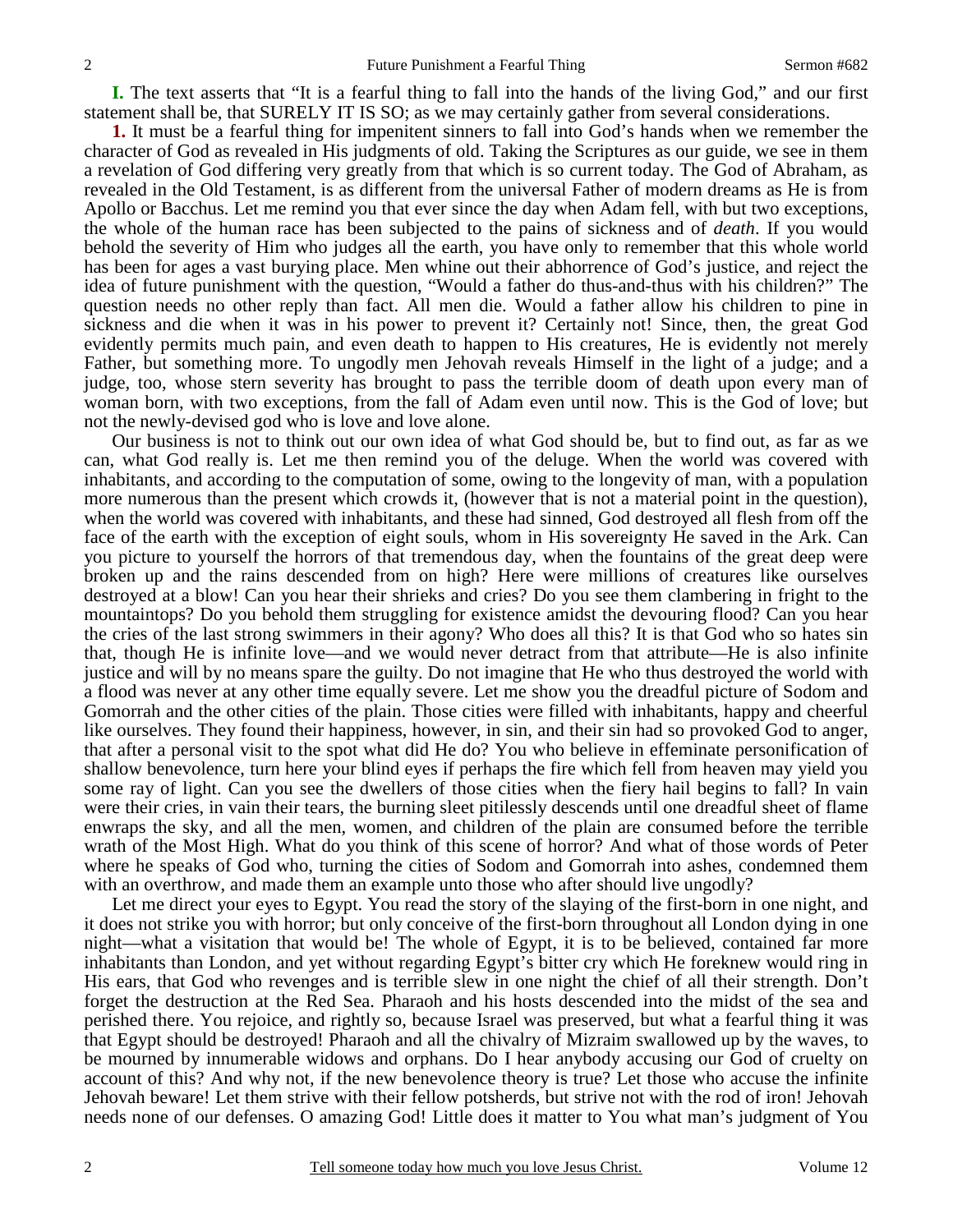may be, for with You the inhabitants of the earth are as grasshoppers! You do as You will, and Your judgments are past finding out.

 Think of the slaughter of the Canaanites. Palestine was filled with Hivites, Jebusites, and other nations; all these were given to the edge of the sword by God's express command. Dispute the Bible and you may get rid of this, but believe it and you have that terrible fact before you—that He gave a whole population to unmitigated slaughter; and, I believe, justly and rightly so. I profess not to understand the ways of God; who am I that I should understand Him? Should the potter's vessel think of understanding the potter? I bow before what He does, and believe that He is just let Him do whatever He may.

 There is no need to detain you over the terrible spectacle of thousands smitten by pestilence at the time of David's numbering of the people. Or of Sennacherib's hosts slain in one night by God's own hand, or even over that direst of all judgments—the destruction of Jerusalem! But I cannot forbear quoting the memorable words of Moses when he said of Jehovah, "He repays them who hate Him to their face, to destroy them: He will not be slack to him who hates Him, He will repay him to his face" (Deut 7:10). Well does our Jehovah deserve the title which Isaiah gives Him, "The Lord who renders recompense to His enemies" (Isa 66:6). What instances does the Scripture give of what Paul calls "the severity of God," and how true is it that, "It is a fearful thing to fall into the hands of the living God"!

**2.** Pursuing our heavy task, we shall now draw your solemn attention to *the words of the Savior.* Our Lord Jesus Christ we believe to be the Incarnation of God, and to represent our God under a most tender aspect. It is a very remarkable fact that no Inspired preacher of whom we have any record ever uttered such terrible words concerning the destiny of the lost as our Lord Jesus Christ. You may search the Scriptures through, but you will not find more solemnly alarming expressions than those which the loving Jesus employed. Now, sinner, that you may feel their power, instead of quoting them hurriedly, let me just remind you of them slowly and solemnly. It was that tender Savior who still cries, "Come unto Me all you who labor and are heavy laden, and I will give you rest." It was also He who said, "Fear not them which kill the body, but are not able to kill the soul; but rather fear Him who is able to destroy both soul and body in hell" (Matt 10:28). Read in Matthew 13:41—turn to the passage and read it with your own eyes that you may feel its power more—"The Son of Man shall send forth His angels, and they shall gather out of His kingdom all things that offend, and them which do iniquity, and shall cast them into a furnace of fire: there shall be wailing and gnashing of teeth." He repeats that expression in the 49th verse. "So shall it be at the end of the world; the angels shall come forth and sever the wicked from among the just, and shall cast them into the furnace of fire: there shall be wailing and gnashing of teeth." In the same gospel, in the  $22<sup>nd</sup>$  chapter, you will find words equally suggestive in the  $13<sup>th</sup>$  verse— "Then said the King to the servants, Bind him hand and foot, and take him away, and cast him into outer darkness; there shall be weeping and gnashing of teeth." And so again He says of the unprofitable servant in the 25<sup>th</sup> chapter of Matthew, which chapter also records those dreadful words, which it is well for us to read as we find them at the  $41<sup>st</sup>$  verse—"Then shall He say also unto them on the left hand, Depart from Me, you cursed, into everlasting fire, prepared for the devil and his angels." And as if this were not enough, Jesus closes His discourse with these words at the end of the chapter, "And these shall go away into everlasting punishment, but the righteous into life eternal." Who was it who uttered that fearful sentence written in the 9<sup>th</sup> of Mark at the  $43<sup>rd</sup>$  verse? Let it duly affect you as you read it—"If your hand offends you, cut it off: it is better for you to enter into life maimed than having two hands to go into hell, into the fire which never shall be quenched: where their worm dies not, and the fire is not quenched."

Did Jesus say that once? Read the 46<sup>th</sup> verse "Where their worm dies not, and the fire is not quenched." Did He only say it twice? Look at the  $48<sup>th</sup>$  verse—"Where their worm dies not, and the fire is not quenched." Three times over in one discourse! Do not complain of the preacher if you think him harsh. Oh beloved, he does not wish to be harsh, but to preach with tears in his eyes these dreadful things—but look at my Master, the Lord Jesus Christ! Did He preach smooth things on this matter? We heard the other day that the unquenchable fire and the undying worm were mediaeval ideas to be scoffed at in these enlightened times! A courtly preacher insinuated as much and more—but a greater than he, who wore no soft raiment and dwelt in no king's palaces, uses such expressions unmodified and undiluted! I pray you laugh not at them, and scoff not at them, for the lips that spoke them were the lips of Him who loved the souls of men even to the death; the lips of Him who shall come a second time to judge the quick and the dead.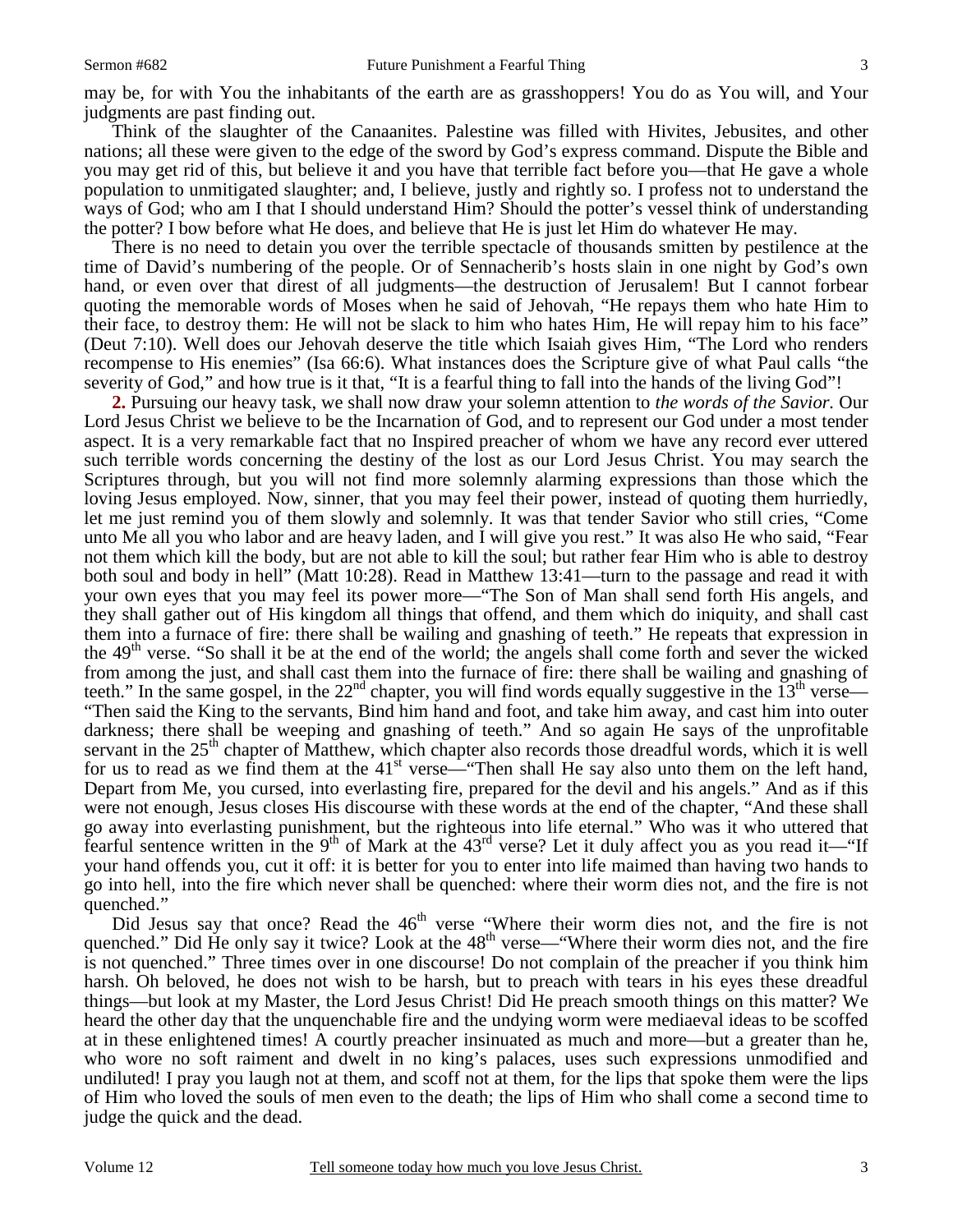My terrible list is very far from being exhausted. Look at the  $20<sup>th</sup>$  chapter of Luke and the  $18<sup>th</sup>$  verse, and the 18<sup>th</sup> chapter of Matthew and the  $8<sup>th</sup>$  and  $9<sup>th</sup>$  verses. But still more memorable is that parable of Lazarus and the rich man. The punishment of Dives is not described in terms of gentleness; he cries, "Father Abraham, send Lazarus that he may dip the tip of his finger in water and cool my tongue, for I am tormented in this flame." Abraham gives him no hope of escape from his misery, for the answer to the inquiry is, "And beside all this, between us and you there is a great gulf fixed: so that they which would pass from here to you cannot, neither can they pass to us that would come from there." Oh, mournful picture, but Jesus drew it! He it was who told us of a certain sinner, it were better for that man that he had never been born, and of others, that it were better for them that a millstone were hung about their necks, and that they were cast into the depths of the sea. He it is who describes certain sinners as being miserably destroyed, and in another place uses this fearful sentence which I confess, although it is figurative, makes me shiver as I utter it, "The master of that servant will come in a day when he looks not for him, and at an hour when he is not aware, and will cut him in sunder, and will appoint him his portion with the unbelievers" (Luke 12:46). Do not talk about grim mediaeval expressions after this; this is the Master Himself, and these are His own words, and I dare to say it that all the glowing pictures ever painted designed to compel souls to escape from hell never reached the dread reality which is implied in the words of our Savior, Jesus Christ. I hope that perceiving these terrors to have come from the lips of Jesus, who is all love, kindness, and benevolence, you will understand that it is the highest benevolence to warn men of their danger, and to exhort them to escape from the wrath which will surely come upon them, for "It is a fearful thing to fall into the hands of the living God."

**3.** We feel that it must be a fearful thing to be punished for sin when you remember the Atonement. It is our full belief as Christians, that, in order to the pardon of human sin, it was necessary that God Himself should become Incarnate, and that the Son of God should suffer—suffer excruciating pains—to which the dignity of His person added infinite weight. brothers and sisters, if the wrath of God is a mere trifle, there was no need of a Savior to deliver us; it were as well to have let so small a matter take its course; or, if the Savior came merely to save us from a pinch or two, why is so much said in His praise? What need for heaven and earth to ring with the glories of Him who would save us from a small mischief? But mark the word. As the sufferings of the Savior were intense beyond all conception, and as no less a person than God Himself must endure these sufferings for us, that must have been an awful, not to say an infinite evil from which there was no other way for us to escape except by the bleeding and dying of God's dear Son. Think lightly of hell and you will think lightly of the cross. Think little of the sufferings of lost souls, and you will soon think little of the Savior who delivers you from them. God grant we may not live to see such a Christ-dishonoring theology dominant in our times.

**4.** But once again, and with this we close this point. The conscience of every sinner tells him that there will be a wrath to come. I do not mean that the conscience of the sinner tells him what kind of punishment it will be, or dictates to him its duration, but we know from facts that dying men who have lived in impenitence have often exhibited fears that are not to be accounted for except upon the supposition that the shadow of a terrible doom had cast itself upon their minds. These were not the old women of whom so much has been said in the way of despising them. These have been strong men once as boastful as Tom Paine and his fellows; these were men of intellect, sharp intellects, who once threatened to strike the gospel through the heart; and yet when they have come to die their boasts have all ceased, and the blanched cheek and the terror of the wrath to come have all proved the truth of what they denied, and have declared that "It is a fearful thing to fall into the hands of the living God." I am sure we all feel—at least I speak of my own conscience—I feel that God could not be truly God if He did not punish evil; that it would be a pity that there should be a God if He did not punish sin; that He might as well have had no existence at all if such were the fact, and that if a preacher should arise who would tell men that God would not punish their sins, such a man ought to be carefully secluded from society because of the mischief which his doctrines would assuredly cause. I feel like the judge in America, who when he was waited upon by the Universalists for assistance in setting up a place for their meeting, after hearing the arguments, said, "No, I cannot help you; for, in the first place, I do not believe that your doctrines are at all consistent with Holy Writ, and though I am sorry to say I am not as well instructed in the Bible as I ought to be, I believe that if Scripture had meant to teach eternal punishment, I do not see what other terms it could have used. At all events, if your sentiments should prevail, if there is no hell hereafter, there would very soon be a hell here; for as soon as it would be known that men might commit sin with impunity, men would plunge into sin at once." The moral sense of man is not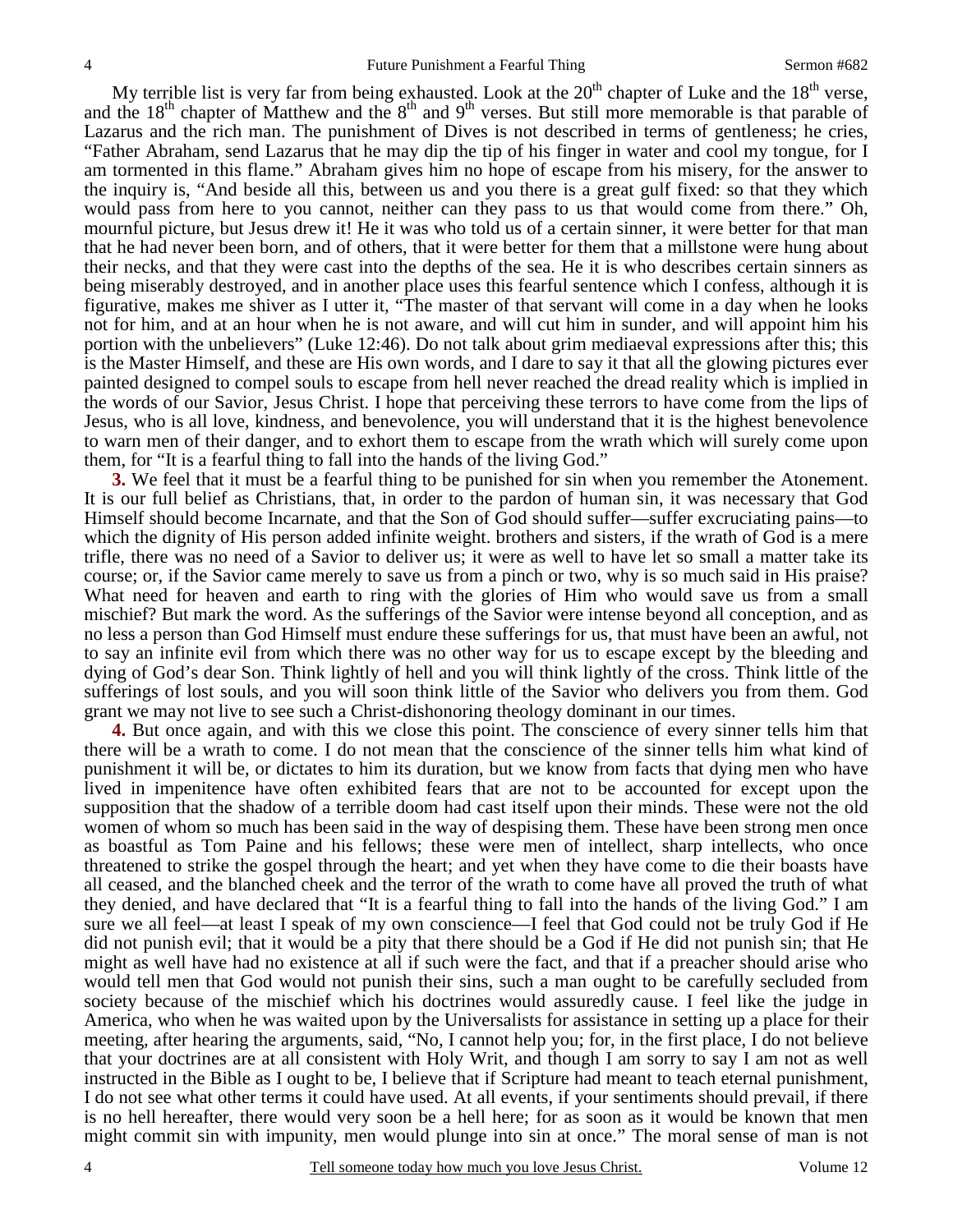**II.** Let me urge you, my dear hearer, in the second place, NOT TO ATTEMPT TO DEPRIVE YOURSELF OF THE BENEFICIAL EFFECT WHICH A PROPER CONSIDERATION OF THIS DOCTRINE WOULD HAVE UPON YOU.

**1.** Do not deny the fact, at any rate if you do, be consistent and deny Scripture altogether. If you doubt the punishment of the future state, doubt the inspiration of Scripture at once, for to doubt one and hold the other is impossible. Do not so violate your own conscience as to dream of sin's escaping punishment. If you should persuade yourself to doubt the existence of hell, your doubting it will not quench its fires. If there is no hell hereafter I am as well off as you are, but if there is, where will *you* be? Take it on the most common supposition, I have two strings to my bow, you have only one, and that one I believe to be a lie. Oh, my hearers, if I were to stand here and persuade you that there was no danger, you might very well say, "Then why need you tell us so? Why be in earnest when there is nothing to be in earnest about?"

**2.** In the next place, do not have the edge of this truth of God taken off by those who suggest a hope that though you may be punished for a time in the next world you will ultimately be destroyed and annihilated. Now nothing in nature ever has been annihilated yet, and it would be a new thing if you should be. I am not about to argue the point this morning, but I pray you do not let the terrors of the wrath to come be taken off by that idea, for even supposing it to be true, yet those who teach it tell us that there will be a limited but a very fearful punishment; they still agree with the teaching of the text, that "It is a fearful thing to fall into the hands of the living God." If I knew that I would be damned for a day, I would labor to escape from it; but to be damned for a thousand years will be terrible indeed, and it would still be true that "It is a fearful thing to fall into the hands of the living God." I dare not, however, hold out to you the hope of annihilation while the Bible contains such words as these—"These shall go away into everlasting punishment"—*everlasting!* The word is precisely the same as that which is applied to heaven, and though I shall be told that this is an old argument, I reply that this is the very reason why I use it. Be it for others to invent novelty; we count that the old is better. If that passage does not teach the eternity of punishment, neither does it teach the eternity of reward.

 It is to be always *punishment* too—always *punishment*. Now if the lost should suddenly be annihilated, that annihilation would be no punishment; it would be a gift to be sought with tears. It would be the cessation of all punishment, for how can they be punished who have ceased to be? The *punishment* spoken of is said to be everlasting, and everlasting it will be! In the second Epistle to the Thessalonians, the first chapter and  $7<sup>th</sup>$  and  $9<sup>th</sup>$  verses, we are told that such men shall be punished with *eternal destruction.* Some lay hold upon the word "destruction" as meaning annihilation, but it is *eternal destruction*. Annihilation is done at once and done with, but this destruction lasts on forever. It is eternal destruction, and then it is explained, "Eternal destruction from the presence of the Lord, and the glory of His power." Therefore to be forever banished from the glory of God and shut out from every source of hope is the destruction here meant. There is a very terrible passage in the  $20<sup>th</sup>$  chapter of Revelation where in vision John speaks concerning the condition of lost spirits. If you read the  $10<sup>th</sup>$  verse speaking of Gog and Magog, it says, "And the devil that deceived them was cast into the lake of fire and brimstone, where the beast and false prophet are, and shall be tormented day and night forever and ever." I do not know what the words forever and ever can mean if they do *not* mean forever and ever. Yes, cries one, that torment is for the devil. Very well, why do you not sympathize with the devil as well as with men? Is not there as much reason to sympathize with fallen angels as with fallen men? But our Lord has said that the same punishment which awaits Satan will befall the impenitent, for He says, "Depart, you cursed, into everlasting fire, prepared for the devil and his angels." And in the last verse of the  $20<sup>th</sup>$  chapter of Revelation we find that whoever was not found written in the book of life was cast into the lake of fire—that same place into which death and hell were cast. This fire will not cause annihilation, for in Revelation 21:8 we are told that certain sinners, such as the "fearful and unbelieving, and all liars, shall have their part in the lake which burns with fire and brimstone." How can those have a part who have no existence? To have a part in that fire is the second death. When Jesus speaks of the fire of hell, He does not say that annihilation is effected by it, but speaks on this wise: "shall cast them into a furnace of fire, there shall be (not annihilation, but the signs of *conscious* misery) weeping, and wailing, and gnashing of teeth." Now I am not going fully into this subject, but I can only say this much—if our Lord and His Spirit intended to make us believe that there would be a worm that never dies, and a fire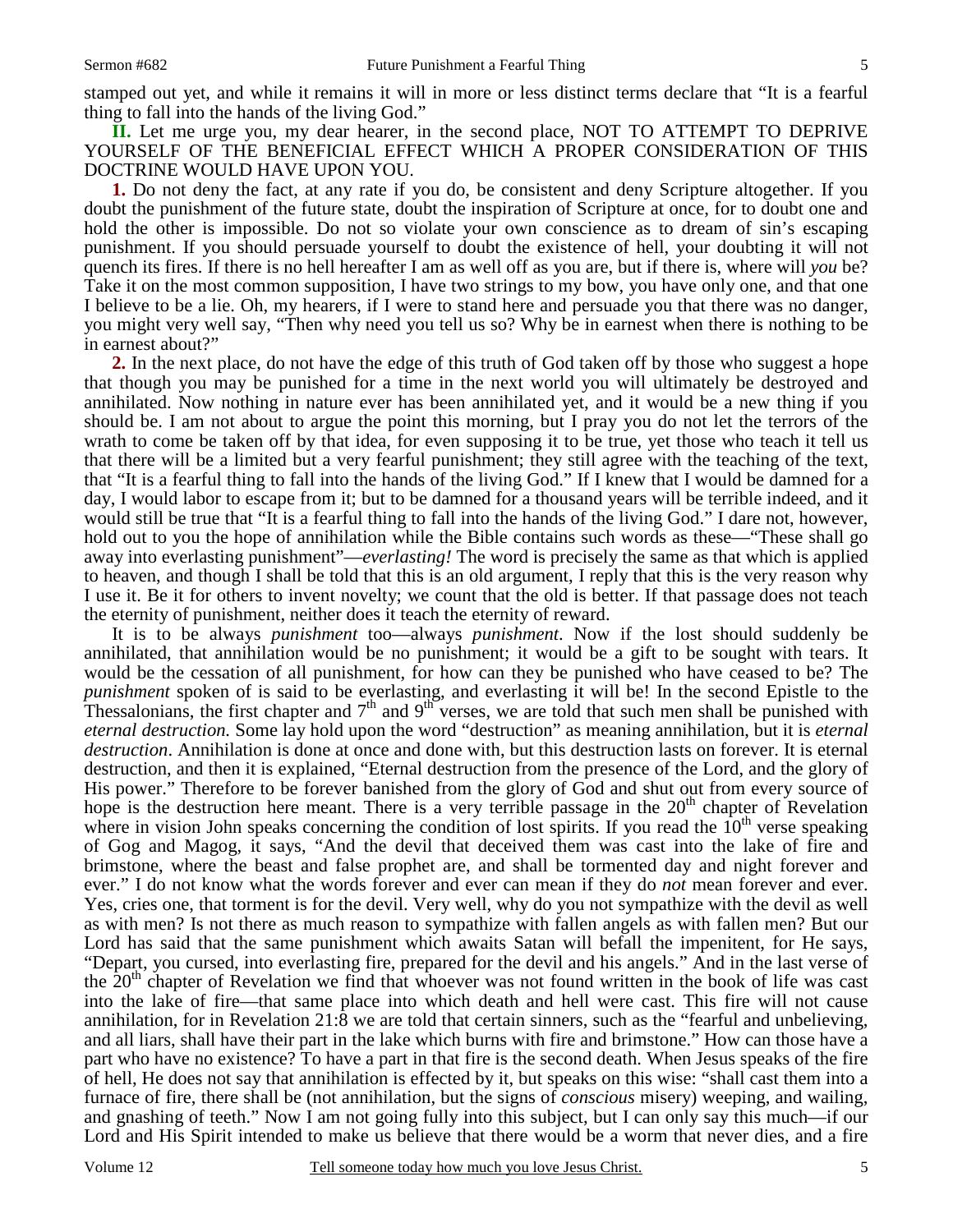that never could be quenched, and did mean to teach us that there was a punishment for sin which would last forever, I do not know what other words could have been used; and I do pray, dear friends, whether you think so or not, be on the safe side; for even if it were but a thousand years only, think what that must be. It is a fearful thing to fall into the hands of the living God, even if you could get out again; but when it comes with the solemn sanction, as I am persuaded it does, that you will never escape from those hands, oh, why will you die? Why will you die? Look, look to Jesus, and find eternal life in Him! Beware lest you be "wandering stars, for whom is reserved the blackness of darkness forever."

**3.** Some suppose that instead of annihilation, restoration awaits the lost. There are no texts in Scripture which when read by honest men, can mean this—they must be wickedly and perniciously perverted before they can be made to teach anything of the sort. Scripture does not speak of the fire of hell as chastening and purifying, but as punishment which men shall receive for deeds done in the body. They are to be visited with many stripes and receive just recompense for transgressions. What can there be about hell fire to change a man's heart? Surely the more the lost will suffer, the more they will hate God. When God sent plagues upon the earth men blasphemed His name (Rev 16:9). Men do so now. Are they likely to turn at His rebuke then? Satan has been punished for these 6,000 years—do you see any signs of repentance about him? Do you see any tokens of his being reclaimed? Is he not just as much a roaring lion, going about seeking whom he may devour, as ever he was? And the case of Satan must run parallel with ours. There are no tokens of his restoration now, nor will there be any tokens of ours then! Besides, if the gospel of Christ cannot save you, what can? If the wooing of Christ's wounds cannot make you love Christ, do you think the flames of hell will? Oh, my hearers, if, with such a gospel as that which is proclaimed to you, you will not turn, do you think you will turn in the world to come? Jesus says not so, but declares that, "he who believes not shall be damned." You live in the company of saints now—at all events, you live in a land which represses immorality, but in hell there are no preachers of the gospel—no holy examples to win you to holiness; the dwellers in hell are enemies of God—a pretty school for virtue that!

 Do you suppose, then, that you who leave this life without the fear of God will be led to turn to Him then? Cast away the thought, my hearer, it will deceive you. This fearful doctrine did much mischief in America at one time, but it was so revolting to the common sense of many consciences that its day was soon over. This error will eat out the very soul of piety. Still, were it true, believers in Jesus are as well off as you are. A gentleman once said to a Universalist who had been arguing with him, "I suppose if I hate your religion, laugh at it, ridicule it, and spit on it, it will be all the same with me at the last?" "Yes," said the other. "Well," said the first, "mind you do not do that with mine, or you are a lost man." I like the remark of the people who were requested to accept one of these preachers as ministers. They said, "You have come to tell us that there is no hell. If your doctrine is true, we certainly do not need you; and if it is not true, we do not want you—so that, either way, we can do without you." It is a most dreadful fact that there is no provision made for the future restoration of the lost; not a word said about it except that for them remains the blackness of darkness forever. Abraham did not say to the rich man, "My dear son, you will return to my bosom when you have undergone those purifying fires." Oh, no! That would have been something more than a drop of water to cool his tongue; that would have drenched him with buckets full of the cooling draught. But no, it was just this: "And beside all this, between us and you there is a great gulf fixed so that they which would pass from here to you cannot; neither can they pass to us that would come from there."

**4.** Some ungodly men say, "Well, you do not believe for a minute that there is any material fire, do you?" My dear hearer, what is that to you? There is a text which speaks of destroying both body and soul in hell, which seems to indicate punishment for the body; but if it were not so, do you think that soul punishment is a trifle? Why, it is the very soul of punishment! It is far more dreadful than bodily pain. Go across to Bethlehem Hospital and observe poor creatures perfectly free of pain in body whose minds are wrung with bitter anguish—and you will soon see that none can bear a wounded spirit. Oh, listen to the Lord, for it is a fearful thing to fall into His hands. If there is no material fire, if there is no literal worm, this will be sorry consolation for a soul on flame with woe.

 Though I am thus speaking, I know what some will do. You will go away and say, "I could not bear to hear him." I do not ask you to hear me, but I pray you do not neglect your *souls*. You will say, "What a harsh preacher!" Say so, but do not be harsh with your own souls. You will say, "He brings up the old bugbear." If it is an old bugbear, you are men and need not worry about it—but if it is not so, would I not be a demon if I did not warn you? As long as God spares my life, I hope I shall not be found

6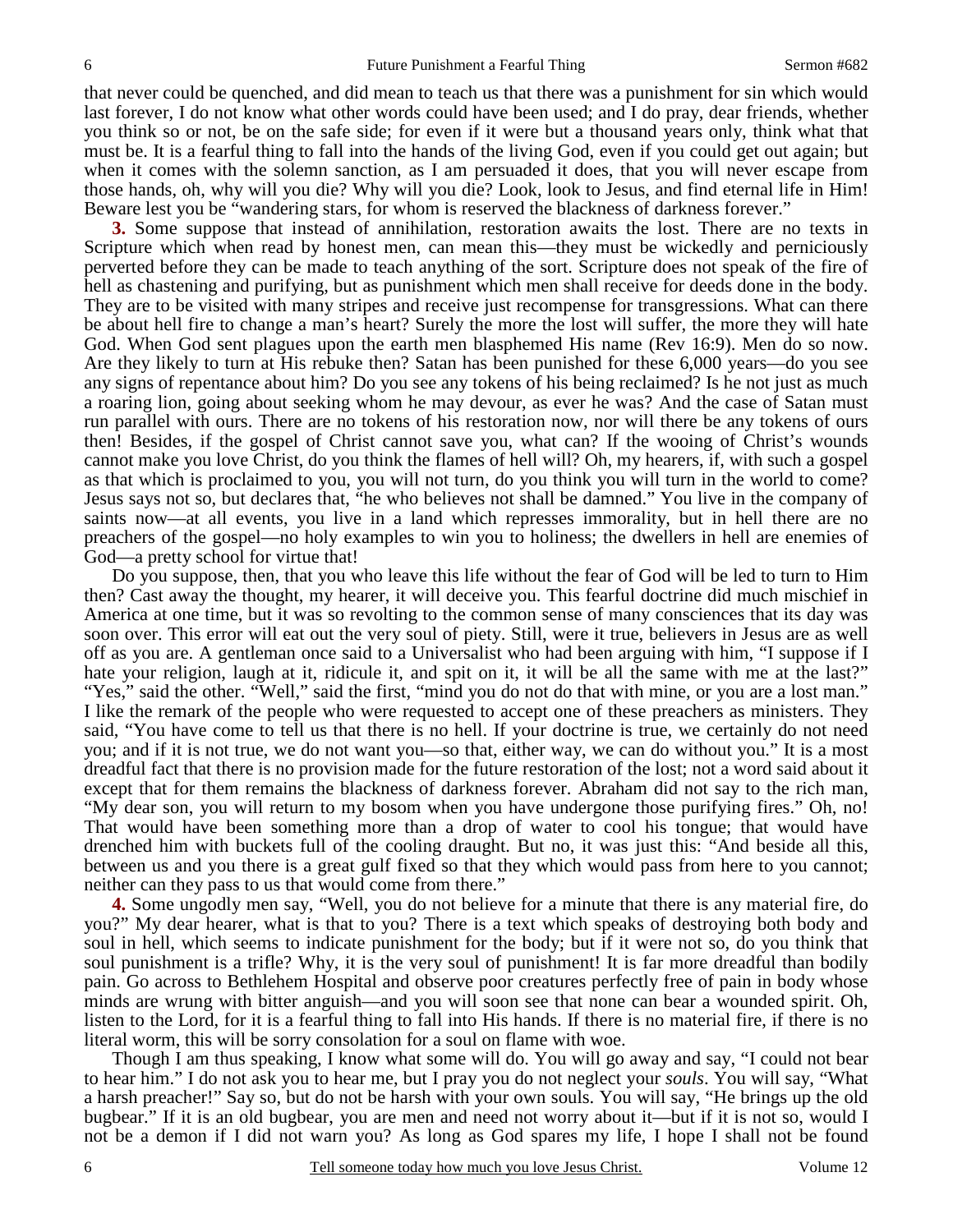**III.** In the third place, and briefly, I should like you to CONSIDER HOW THIS TEXT IS PUT.

 The punishment to be endured is here described as falling into the hands of the living God. Will not that be fearful? You hear men speak of falling into the hands of the devil—that, no doubt, would be something terrible—but this is much worse, falling into the hands of the living God. But what could there be that would terrify and alarm the soul in falling into the hands of the living God? Let me remind you. You sinners, when you begin to think of God, feel uneasy. In a future state you will be compelled to think of God. God is not in all your thoughts now—it is the only place where He is not; but when you enter the future state, you will not be able to escape from the thought of God; you will then realize the words of David, "If I make my bed in hell, You are there also." That thought will torment you. You will have to think of God as One to whom you were ungrateful. You will look up, and think, "There is the God who made me, who fed me, clothed me, and if He chastened me, did it for my good, and I never thanked Him, but I used His name by way of blasphemy." You will feel remorse, but not repentance, as you recollect that He did honestly invite you to come to Him, that He did call and you refused, that He stretched out His hands and you paid no attention to Him. As you think of the happiness of those whose hearts were given to Him, it will make your miseries great to think of what you have lost. You will hate Him, and here, it seems to me, will be your misery. The hatred of the soul to everything that is good will involve fearful misery, and more so if that soul sees that good is infinite, that good is victorious, that goodness reigns in heaven! Well may the wicked gnash their teeth, as they note the overthrow of evil and the establishment of good! Ungodly men, both here and hereafter, hate God because He is good; just as of old, the wicked hated the saints because they were saints; and they hate Him all the more because He is so powerful that they cannot defeat Him or frustrate His designs. Ah, those sins of yours will feed the flame within your conscience, and will be an undying worm within your heart. Oh, friends, it is misery on earth to hate God; it is misery to live with those who hate God; but when sin shall become fully developed, there will be no need of racks and flames—sin itself will be enough to make its own punishment; no punishment more acute and more terrible, while the presence of God all the while shall act as a great exciting cause to stir up the bad passions, and the vile enmity, and the horrid rebellion of lost, fallen spirits.

 Oh turn to Him, for to turn FROM Him is to be unhappy! To love God is heaven, to hate Him brings hell. You are so made that you cannot sin and be happy. It was right of God to make you such a creature that holiness and happiness should go together—it was right of Him to make you such a creature that sin and sorrow must go together, and if you will have sin, you must have sorrow. Oh turn from it while you may! Oh may God's Spirit turn you now before you enter into that world where there is no turning, but where the die is cast, and the road is chosen. As the arrow once shot speeds onward in its course, and turns not from it, so must you speed on in holiness and happiness or in sin and sorrow, for there is no turning from the course.

**IV.** I desire to close by saying, if THESE THINGS ARE SO, THEN ACT ACCORDINGLY. *Sinner*, unless you are prepared to say this text is a lie, do not fall into the hands of the living God. But you say, "How can I escape, then?" By falling into the hands of the living God *now*, in another sense; if you will come and confess your sin, if you will trust in Him whom God has set forth as a propitiation for sin, there is pardon for you; there is pardon for you *now!* However great your sins may have been, if with a broken heart you will say, "I will arise and go unto my Father," there is room in His heart, there is room at the table of His divine grace, there is room in heaven for you. Whoever among you turns unto the living God shall certainly live! "Only confess your iniquity," He said, "only return unto Me, and I will have mercy upon you"—

# *"You sinners, seek His grace, whose wrath you cannot bear: Fly to the shelter of His cross, and find salvation there."*

To trust Christ is the true way of escape! Rely upon Him and you shall live.

 To the saint—what should be the effect of this doctrine? I will show you from the lips of one who hates it. I read in a newspaper yesterday the notes of a sermon preached by a certain Congregational preacher in London, a sermon which I must confess did not altogether so much startle me as it would have done if I had not known the gentleman's past. But it did startle me when I read these words. I will quote a few sentences: "If I dwelt upon this doctrine Sunday after Sunday in this place of worship, and induced you to believe that people who have lived and died impenitent are thrown into a state of